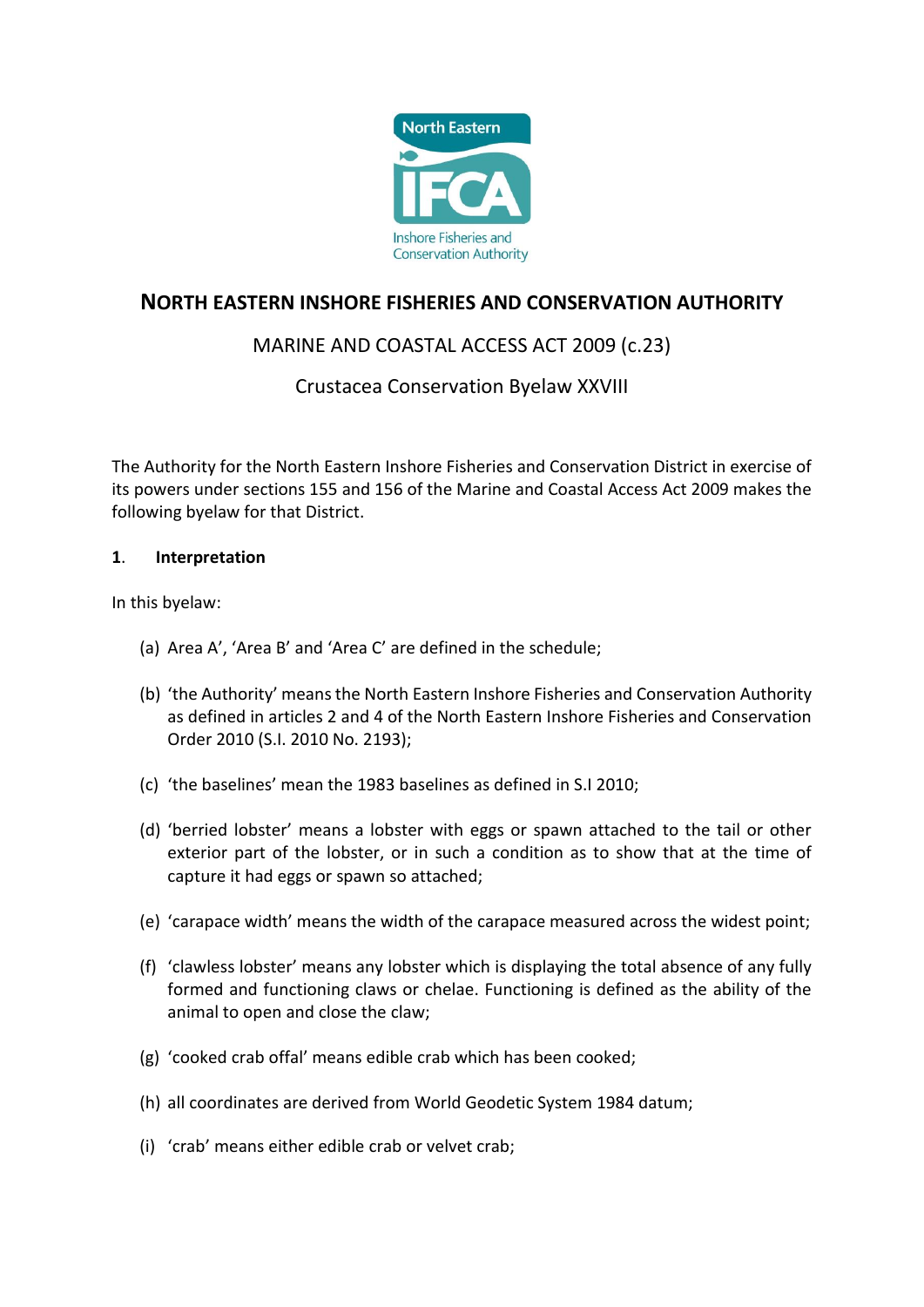- (j) 'crustacea' means any species of lobster, edible crab, velvet crab or Norway lobster*;*
- (k) 'the District' means the North Eastern Inshore Fisheries and Conservation District as defined in articles 2 and 3 of S.I 2010;
- (l) 'edible crab' means a crab of the species *Cancer pagurus;*
- (m)'fishing' means searching for sea fisheries resources, shooting, setting, towing, hauling of fishing gear and taking sea fisheries resources on board;
- (n) 'fishing trip' means the entire period between leaving and returning to port;
- (o) 'flap' means any part of the five flaps of the tail fan of a lobster;
- *(p)* 'lobster' means lobster of the species *Homarus gammarus;*
- (q) 'mutilated lobster' means any lobster with any damage likely to obscure a 'v' notch mark or absence of either one or both inner flaps of the tail fan either side of the main tail flap. Any other damage or mutilation to, or absence of, any other tail flap, excluding the two inner flaps, is not classed as mutilation for the purpose of this byelaw regulation;
- (r) 'mutilated pleopod' means any visible damage, abrasion, mutilation or absence of any pleopods;
- (s) 'Norway lobster' means a lobster of the species *Nephrops norvegicus;*
- (t) 'overall length' means the overall length of the vessel as detailed on its official certificate of registry;
- (u) 'pleopod' means the small abdominal leg of a lobster attached to the abdomen used for swimming and brooding eggs;
- (v) 'pot' means a pot, creel or trap used for catching sea fish or crustacea;
- (w) 'pot size' means the dimensions of the pot at its maximum size;
- (x) 'soft shelled lobster' means a lobster which has recently cast its shell and is malleable under manual pressure;
- (y) 'sunset list' means a list of vessels who possess a track record of fishing for crustacea using pots in 'Area A' or 'Area B' since January 2016 and have registered catches of lobster and crab with the Authority and have been placed on the list within 6 months of the date of this byelaw;
- (z) 'v' notched lobster' means a lobster with a notch in the shape of the letter 'v' with a depth of at least 5 mm in at least one of the inner flaps of the tail fan either side of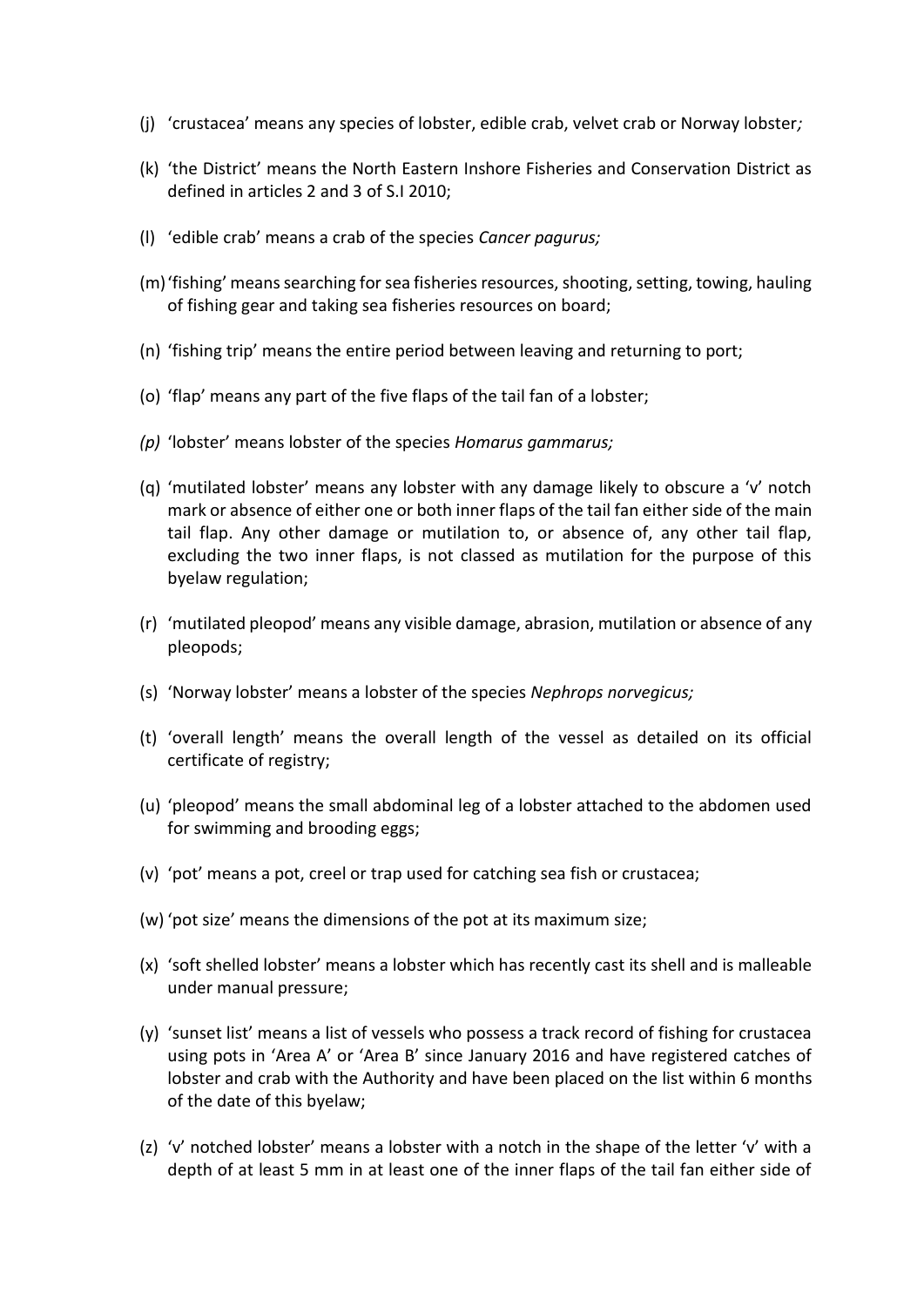the main tail flap. The depth of the 'v' notch is measured vertically from the distal edge of the flap (not including the setae) to the apex of the 'v';

(*aa*) 'Velvet crab' means a crab of the species *Necora puber.*

### **2. Prohibitions**

#### **(a) Vessel length restrictions**

A person must not use a pot from a vessel exceeding 10 metres overall length in Area A or Area B unless the following criteria have been met:

- (i) the vessel is on a 'sunset list' maintained by the Authority;
- (ii) the vessel does not exceed 14 metres overall length;
- (iii) there is no change of ownership since being placed on the sunset list affecting the major shareholding in the vessel concerned.

## **(b) Escape Gaps**

No person shall use a pot within Areas A and C for the purpose of fishing for crustacea or sea fish unless the following criteria have been met:-

- (i) the pot has at least one unobstructed escape gap located in its exterior wall or, in the case of a multiple chambered pot each individual chamber has an unobstructed escape gap located in its exterior wall;
- (ii) each escape gap is of sufficient size that there may be easily passed through the gap a rigid box shaped gauge 80 mm wide, 46 mm high and 100 mm long; and
- (iii) the escape gap is located within the pot in such a way that the longitudinal axis is parallel to the base of the pot and is located in the lowest part of the parlour as is practically possible and within 50 mm of the base.

#### **(c) Minimum size for edible crab**

A person must not remove, take, retain, store or land any edible crab which has not attained a carapace width of 140 mm but shall return the same to the sea immediately in a position as near as possible to that part of the sea from which it was taken.

#### **(d) Parts of edible crab**

A person must not remove, take, retain, store or land any edible crab or part thereof which is detached from the body of the crab, and/or which does not comply with the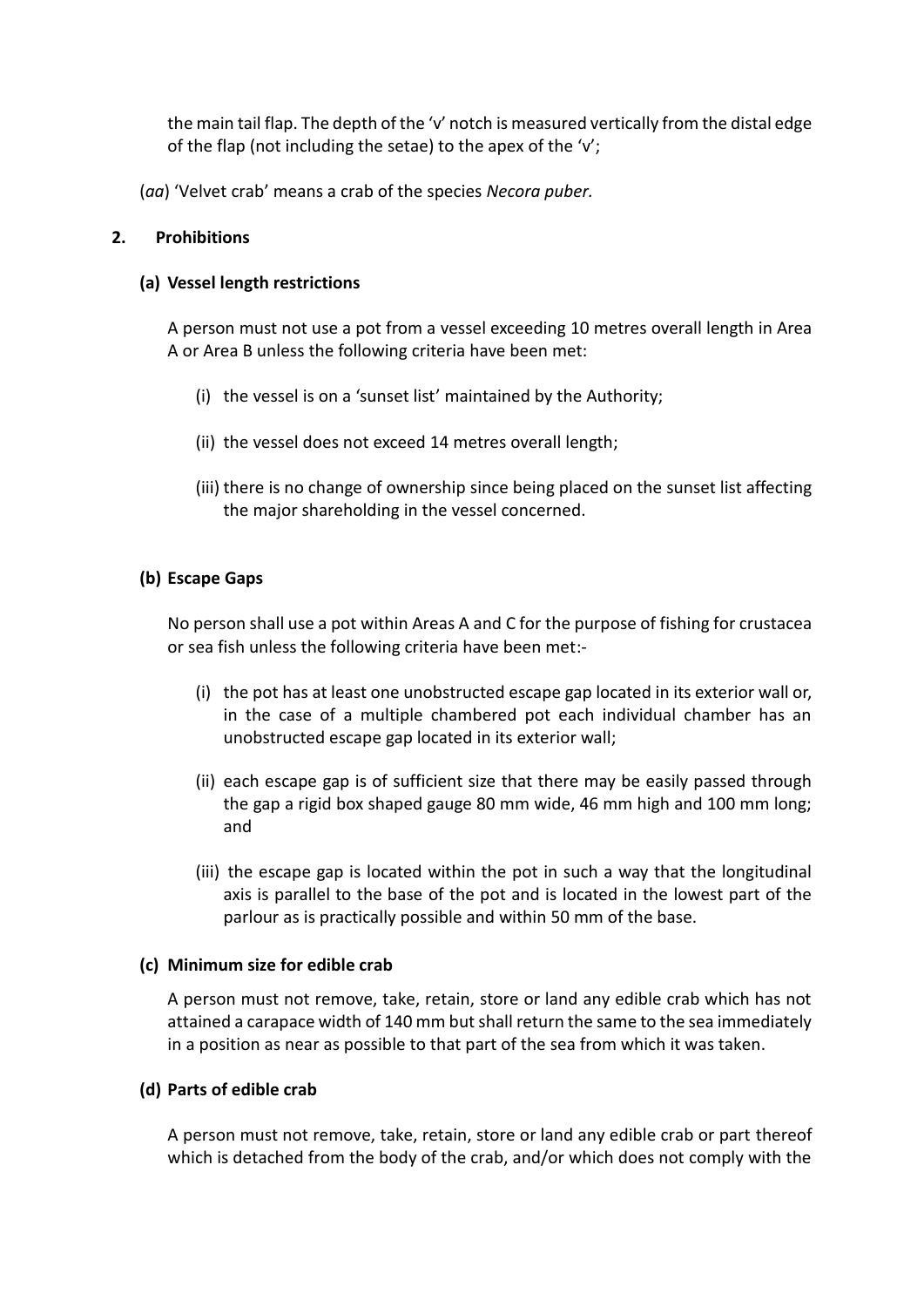minimum size but shall return the same to the sea immediately unless the following criteria have been met:

- (i) the total of such parts is not more than 10% of the total weight of all species subject to a statutory minimum landing size other than crustacea, landed by the same person on one occasion; and
- (ii) the edible crab was caught in a trammel, gill, tangle or other enmeshing net and the part became detached from the crab in the course of clearing the net.

#### **(e) Use of edible and velvet crab for bait**

A person must not use any edible crab or velvet crab for bait with the exception of the following:

- (i) the use of any cooked crab offal as bait;
- (ii) the use of edible crab, above the statutory minimum landing size as bait for recreational rod fishing; and
- (iii) the use of velvet crab, above the statutory minimum landing size as bait.

#### **(f) Parts of lobster (***Homarus gammarus***)**

A person must not remove, take, retain, store or land, the tail, claw or any other detached part of a lobster.

#### **(g) Clawless lobsters (***Homarus gammarus***)**

A person must not remove, take, retain, store or land any clawless lobster. Any clawless lobster shall be returned immediately to the sea in a position as near as possible to that part of the sea from which it was taken.

#### **(h) Soft shelled lobsters (***Homarus gammarus***)**

A person must not remove, take or land any soft shelled lobster. Any soft shelled lobster shall be returned immediately to the sea in a position as near as possible to that part of the sea from which it was taken.

#### **(i) 'V' notched or mutilated lobsters (***Homarus gammarus***)**

A person who is not fishing by boat must not remove, take or land any 'v' notched lobster or mutilated lobster. Any 'v' notched lobster or mutilated lobster shall be returned immediately to the sea in a position as near as possible to that part of the sea from which it was taken.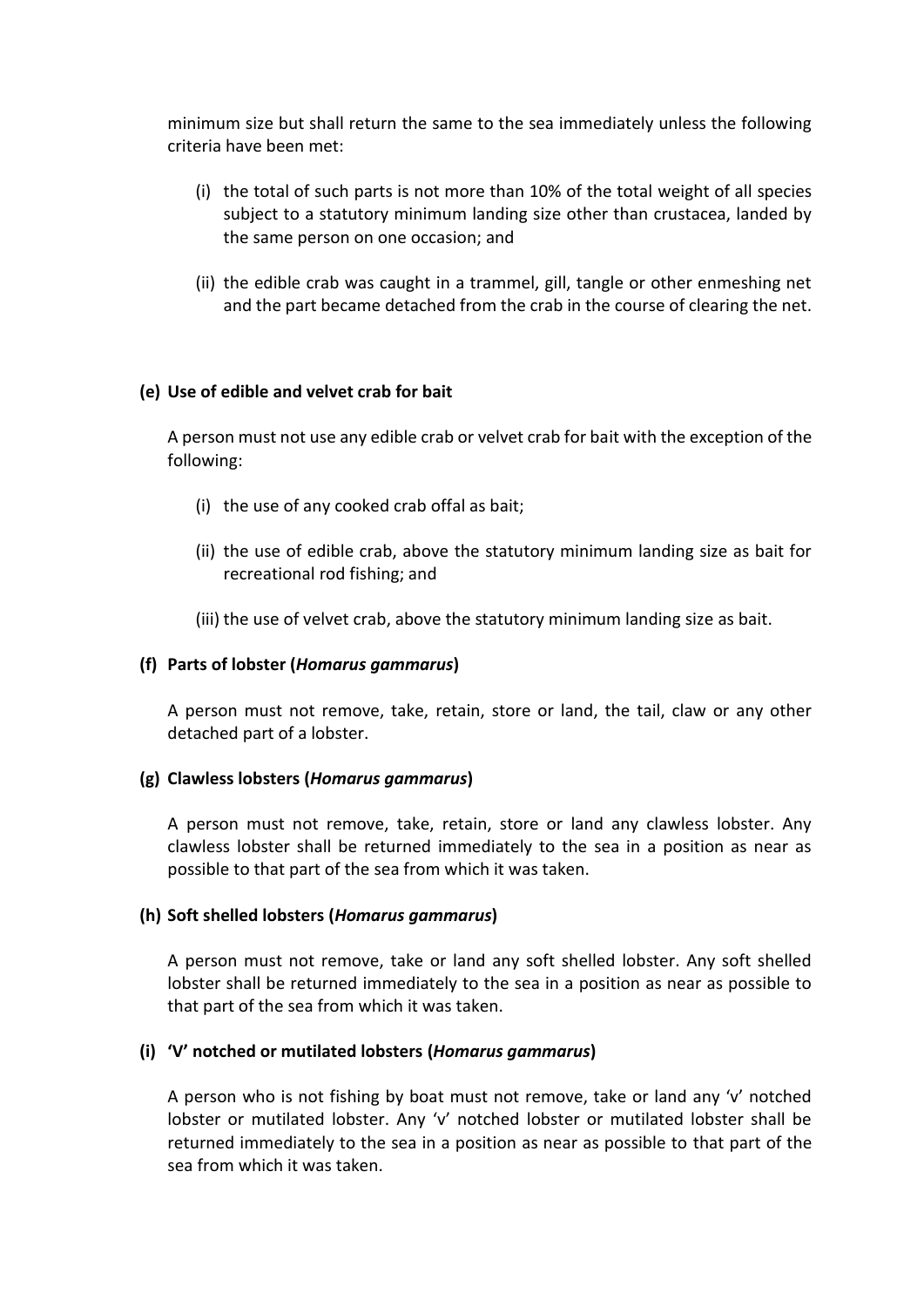### **(j) Berried lobsters (***Homarus gammarus***)**

A person who is not fishing by boat must not remove, take or land any berried lobster. Any berried lobster shall be returned immediately to the sea in a position as near as possible to that part of the sea from which it was taken.

## **(k) Mutilated pleopods (***Homarus gammarus***)**

A person must not remove, take or land any lobsters displaying mutilated pleopods. Any lobster displaying mutilated pleopods shall be returned immediately to the sea in a position as near as possible to that part of the sea from which it was taken.

## **(l) Maximum pot size**

A person must not use any pot with a size exceeding 50 cm high x 60 cm wide x 110 cm long.

## **3. Deeming**

- (a) During each singular fishing trip, vessels fishing exclusively outside the District will not be subject to the provisions of this byelaw.
- (b) It is to be presumed that a vessel has taken or removed any sea fisheries resources to which this byelaw relates from within the District if, at any time, during any singular fishing trip –
	- (i) it is proved that  $-$ 
		- (a) the vessel was found within the District, and
		- (b) when so found, the vessel was in possession of any of the things mentioned in paragraph (c); and
	- (ii) it is reasonable to infer from those facts (either by themselves or taken together with other circumstances) that the vessel was, or had been, taking or removing sea fisheries resources in contravention of this byelaw.
- (c) The things are  $-$ 
	- (i) such equipment, vehicle, apparatus or other gear or paraphernalia (including clothing) as may be used for the purpose of taking or removing sea fisheries resources in contravention of this byelaw; and
	- (ii) sea fisheries resources, the taking and removing of which is prohibited by this byelaw.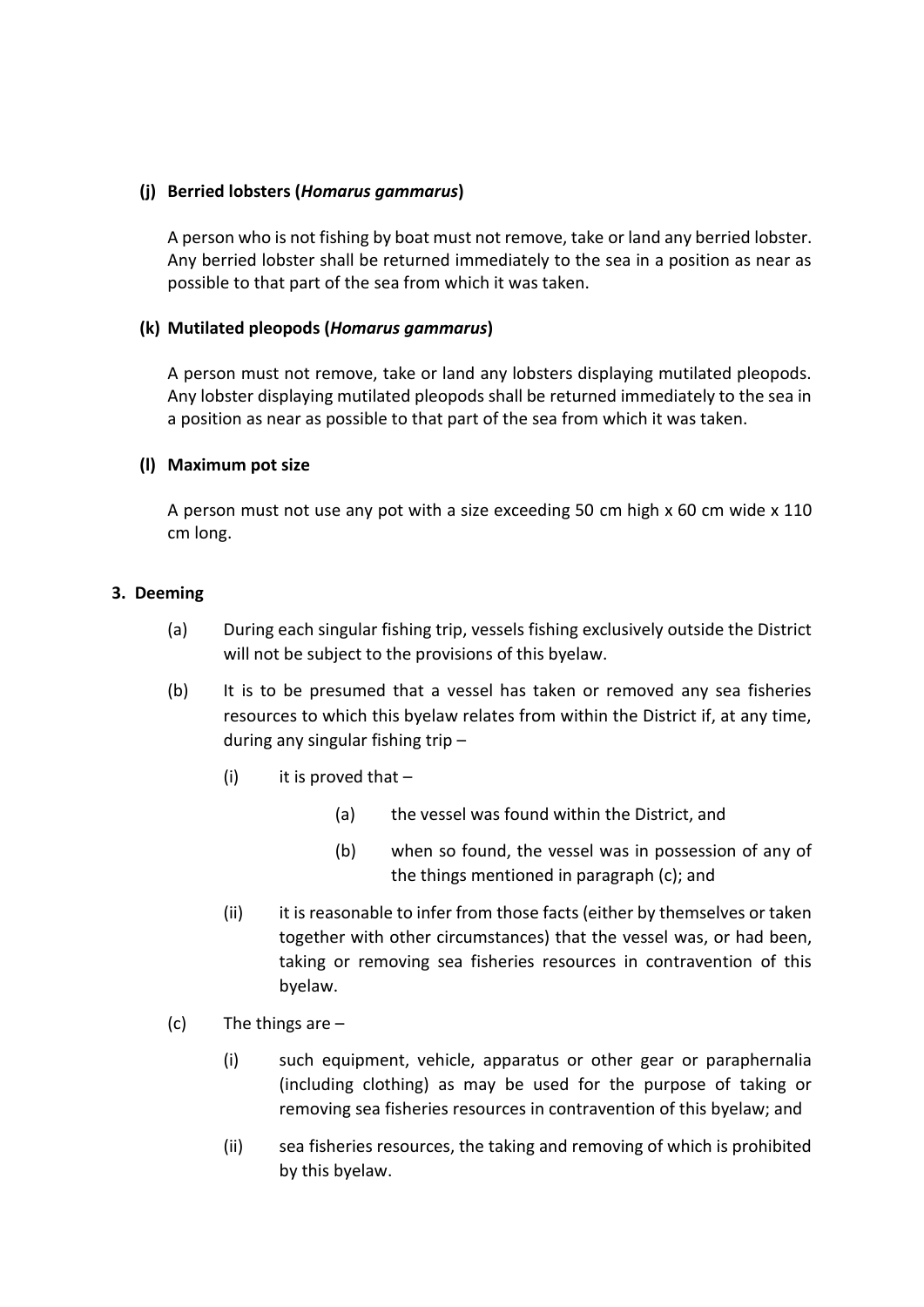(d) The presumption in paragraph (b) does not apply where sufficient evidence is adduced to raise an issue as to whether the fisheries resources on board the vessel were taken and or removed from within the District. Such available evidence may include electronic charting information or vessel positional data.

## **4. Revocations**

- (a) The byelaw with the title 'XXI Protection of 'V' Notched Lobsters' made by North Eastern Inshore Fisheries and Conservation Authority on 8 December 2011 in exercise of its power under section 155 and 156 of the Marine and Coastal Access Act 2009 and confirmed by the Secretary of State on 12 October 2012, in force immediately before the making of this byelaw is revoked.
- (b) The byelaw with the title 'XXVIII Crustacea Conservation Byelaw' made by North Eastern Inshore Fisheries and Conservation Authority on 6 December 2013 in exercise of its power under section 155 and 156 of the Marine and Coastal Access Act 2009 and confirmed by the Secretary of State on 17 November 2015, in force immediately before the making of this byelaw is revoked.

## **Schedule Definition of areas**

- 1. Area A means those tidal waters and parts of the sea bounded by the following:
	- (a) to the North by the boundary of the District, to the South by a line drawn 045 $\sigma$ T from the light on the South Pier at the mouth of the Tees Estuary (position Lat 54°38.847'N Long 001°08.251'W) to the three nautical mile limit and to the East by the three nautical mile limit;
- 2. Area B means those tidal waters and parts of the sea bounded by the following:
	- (a) to the South by the boundary of the District, to the North by a line drawn 045 $\textdegree T$ from the light on the South Pier at the mouth of the Tees Estuary (position Lat  $54^{\circ}38.847'$ N Long  $001^{\circ}08.251'$ W) to the three nautical mile limit and to the East by the three nautical mile limit;
- 3. Area C means those tidal waters and parts of the sea bounded by the following:
	- (a) to the North by a line drawn  $045^{\circ}$ T from the light on the South Pier at the mouth of the Tees Estuary (position Lat 54°38.847'N Long 001°08.251'W) to